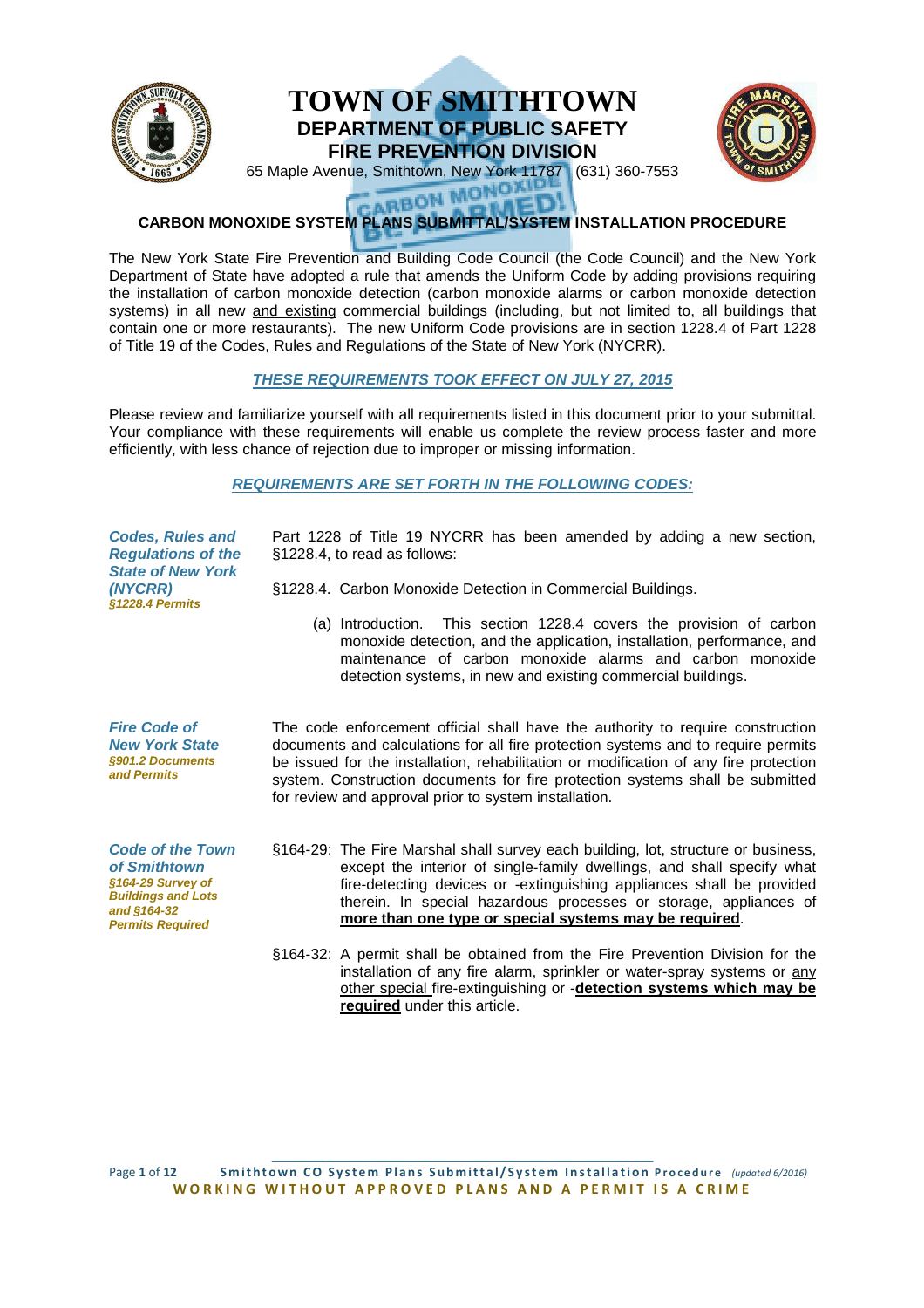**Conformance to Codes** All carbon monoxide alarm system installations shall conform to Chapter 164 of the Code of the Town of Smithtown [LL#4-1990, Fire Prevention Law (and as may be amended], the current edition of the Fire Code of New York State, the current referenced edition of NFPA 70 [National Electrical Code], NFPA 720 [Recommended Practice for the Installation of Household Carbon Monoxide (CO) Warning Equipment, the current referenced edition of NFPA 110 [Standard for Emergency and Standby Power Systems], the current referenced edition of NFPA 111 [Standard on Stored Electrical Energy and Standby Power Systems], the current referenced edition of NFPA 1221 [Standard for the Installation, Maintenance and Use of Emergency Services Communications Systems], applicable sections of the current referenced edition of NFPA 72 [National Fire Alarm Code], and any/all other rules, regulations or ordinances whether or not they are specified herein.

#### **COMPLIANCE REQUIREMENTS**

| <b>Required</b><br><b>Detection</b> | Carbon monoxide detection shall be provided in all new and existing commercial<br>establishments as follows:                                                                                                                                                                                                                                                                                                                                                                                                                                                                                                                                                                                                    |
|-------------------------------------|-----------------------------------------------------------------------------------------------------------------------------------------------------------------------------------------------------------------------------------------------------------------------------------------------------------------------------------------------------------------------------------------------------------------------------------------------------------------------------------------------------------------------------------------------------------------------------------------------------------------------------------------------------------------------------------------------------------------|
|                                     | <b>NEW BUILDINGS:</b> Installation of a carbon monoxide detection<br>۰<br>system shall be installed as described herein after first obtaining the<br>required installation permit from the Department of Public Safety Fire<br>Prevention Division.                                                                                                                                                                                                                                                                                                                                                                                                                                                             |
|                                     | <b>EXISTING BUILDINGS &amp; ESTABLISHMENTS:</b><br>In.<br>compliance<br>$\bullet$<br>with the Uniform Fire Prevention & Building Code of the State of New<br>York the following options will be deemed as complying with State<br>and local requirements:                                                                                                                                                                                                                                                                                                                                                                                                                                                       |
|                                     | 1. Installation of a carbon monoxide detection system as herein<br>described after first obtaining the required installation permit from<br>the Department of Public Safety Fire Prevention Division.                                                                                                                                                                                                                                                                                                                                                                                                                                                                                                           |
|                                     | $\bullet$<br>2. Modification of an existing fire alarm system to provide for<br>carbon monoxide detection after first obtaining the required<br>installation permit from the Department of Public Safety Fire<br>Prevention Division.                                                                                                                                                                                                                                                                                                                                                                                                                                                                           |
|                                     | $\bullet$<br>3. Installation of carbon monoxide alarms in compliance with<br>§1228.4(g) of Title 19 NYCRR. This includes, but is not limited<br>to, the installation of carbon monoxide alarms powered solely by<br>a 10-year battery. Although 10-year battery carbon monoxide<br>detectors that are readily available are primarily for residential<br>and/or institutional sleeping areas, they shall be permitted in<br>commercial spaces provided they are listed to Standard UL<br>2034. Combination smoke/carbon monoxide alarms will NOT be<br>permitted to satisfy these requirements. No permit is required for<br>the installation of 10-year battery carbon monoxide detectors<br>(see note below). |
|                                     | O <b>NOTE:</b> If this option is used for compliance, detection<br>devices shall be in place and maintained operational at all<br>times. As with all required systems and equipment, these<br>devices are subject to inspection by a fire marshal.<br>-lf                                                                                                                                                                                                                                                                                                                                                                                                                                                       |

Page 2 of 12 Smithtown CO System Plans Submittal/System Installation Procedure (updated 6/2016) **WORKING WITHOUT APPROVED PLANS AND A PERMIT IS A CRIME** 

devices are found missing or defective in any way, it shall constitute a violation of local law subject to legal action.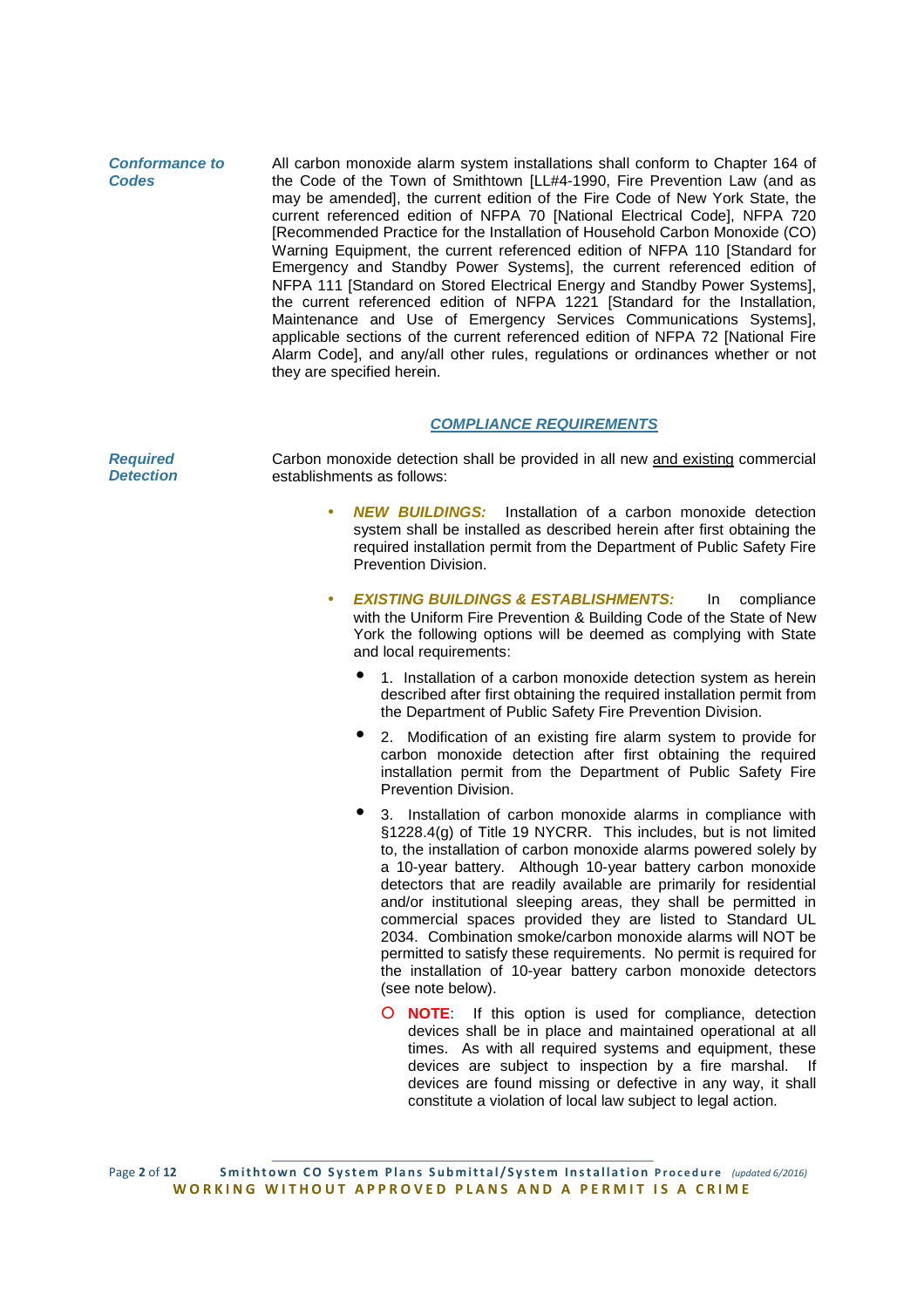# **APPLICATION AND INSTALLATION PROCEDURESFOR CARBON MONOXIDE DETECTION SYSTEMS**

**Section One CO Plan Submittal Requirements**

All carbon Monoxide alarm system plan submittals SHALL comply with and/or include the following or they will be rejected:

- 1. Carbon monoxide detection system plans and specifications shall be developed in accordance with NFPA 720 by persons who are experienced in the proper design, application, installation and testing of carbon monoxide systems. All plans submitted shall bear the stamp/seal of a New York State licensed design professional.
- **2.** Carbon Monoxide detection system designer shall be identified on the system design documents. Acceptable evidence of experience and Acceptable evidence of experience and qualification must include **ALL** of the following:
	- Personnel who are factory trained and certified for carbon monoxide detection system design of the specific type and brand of system being used. Proof of same shall be included with the submittal.
	- Personnel who are certified by a nationally recognized carbon monoxide certification organization. Proof of same shall be included with submittal.
	- A company licensed by the State of New York as per General Business Law Article 6D. Proof of a valid license shall be submitted with the application.

**3.** Installation personnel shall be qualified or shall be supervised by persons who are qualified in the installation, inspection, and testing of carbon monoxide alarm systems. Acceptable evidence of experience and qualifications or certification shall be provided to this office with the submittal package.

- Personnel who are factory trained and certified for carbon monoxide detection system design of the specific type and brand of system being used. Proof of same shall be included with the submittal.
- Personnel who are certified by a nationally recognized carbon monoxide certification organization. Proof of same shall be included with submittal.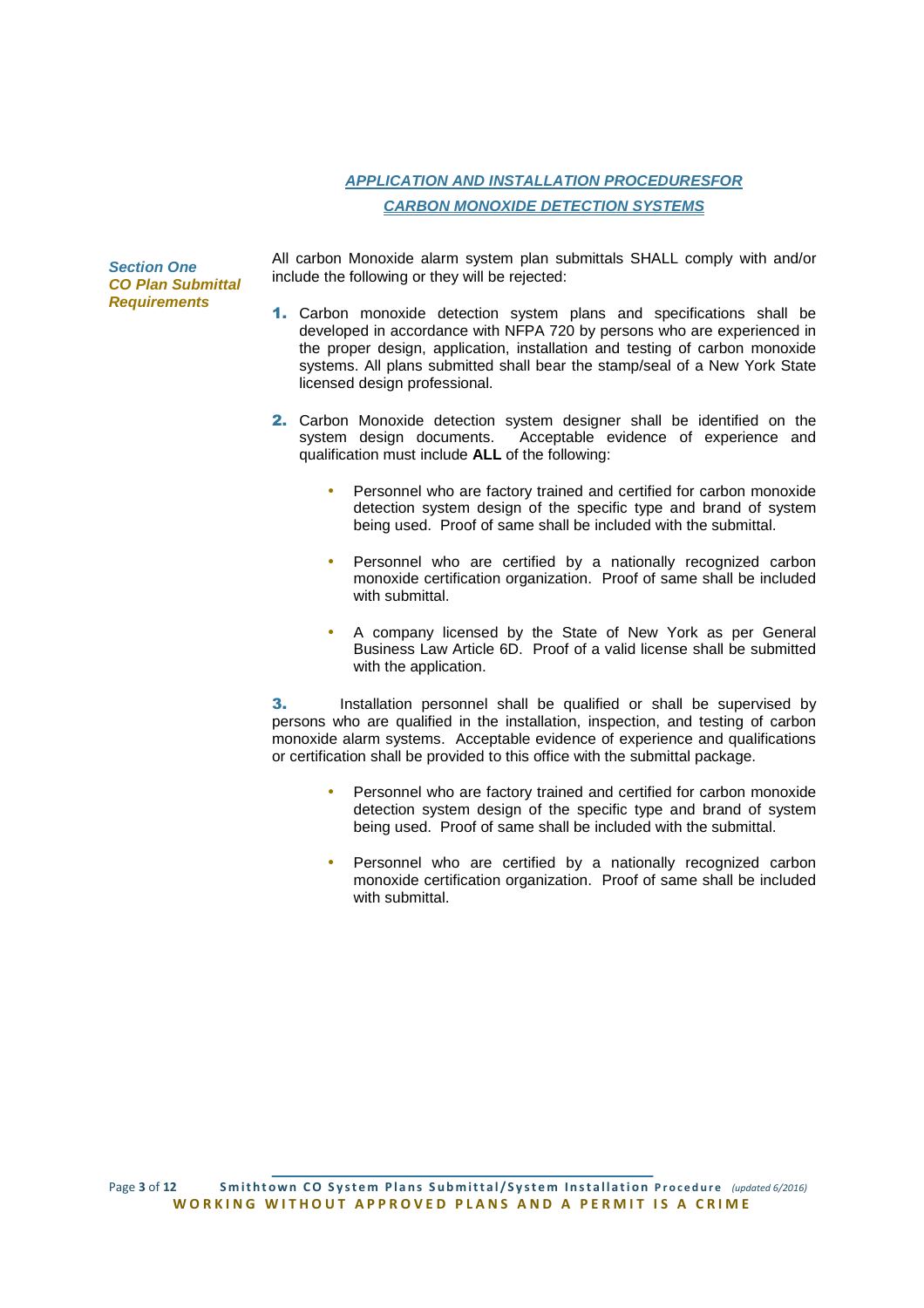Must be licensed or be employed by a company licensed by the State of New York as Per General Business Law Article 6D. Proof of a valid license shall be submitted with the application.

4. The intended location and use of the structure involved shall be indicated.

5. Business name, numerical street address and nearest intersection of building shall be indicated.

6. Main entrance location shall be labeled as such.

7. Compass point showing building layout shall be drawn.

8. Plans submitted for review shall deal directly with the type of installation proposed. Where a proposed installation governed by this office is part of a proposed major construction project, a separate plan shall be generated for the proposed installation in lieu of extraction from other plans indicating partial information (i.e.: architectural, plumbing or electrical drawings).

**9.** Plans must show all devices within the protected structure that have the potential to produce carbon monoxide.

10. All HVAC zone must be clearly depicted on the plans submitted.

11. Provide cross sectional elevation of the building showing ceiling heights and spaces above suspended ceilings, etc. Indicate all conditions which would impact detector spacing and location. Refer to NFPA-720 for criteria. State the type of ceiling being installed (suspended, sheetrock, open joist, etc.).

12. Name, address and telephone number of person drawing plans and an original stamp of same.

13. Two (2) sets of stamped carbon monoxide alarm system plans. All plans shall be stamped by a licensed Professional Engineer or a Registered Architect as required by the New York State Department of Education Law.

14. If, due to the scope of the work proposed, the plans are not required to be stamped, the plans shall be drawn utilizing accepted engineering practices and procedures. All line work and lettering shall be clear and legible.

15. Two (2) sets of device cut-sheets. Manufacturer's specification, technical and installation sheets for all components of proposed systems shall be included in the plan submission. Exact copies will be accepted. All component parts shall be tested and approved/listed by a nationally recognized testing laboratory for the function intended.

**16.** If component parts from different manufacturers are to be mixed in any system, then a manufacturer's statement of compatibility of said parts shall be included in the submission.

17. If a submitted cut sheet shows multiple devices and options, the exact device and/or option to be used shall be circled, highlighted or called out.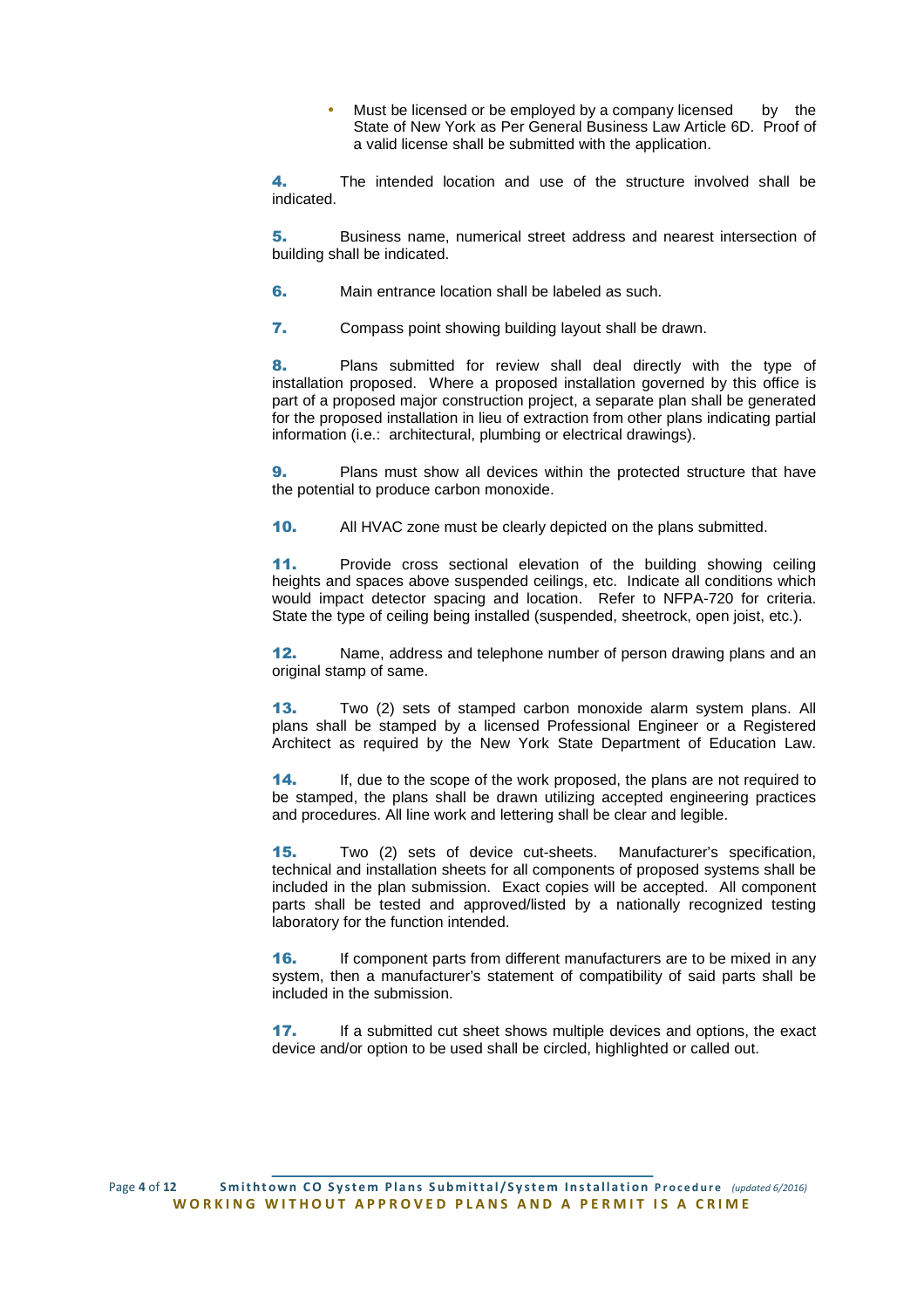18. Wire-Specifications for wire used in the installation shall include NYS Department of State Toxicity Numbers.

19. Application is to be completed in its entirety. If there are any blank or illegible sections the submittal will be rejected.

20. You must indicate the method of communication from the CMDCP to the central station in your submittal.

21. Electronic copy of plans and cut-sheets are to be submitted in PDF form which can be e-mailed to fire@tosgov.com. A memory stick or CD containing same can be included with the submittal.

- 22. Fee of \$250.00 (checks made payable to the Town of Smithtown.
	- Fees are established as per §164-152 of the Code of the Town of Smithtown.
	- Fees for installation permits of any kind required by chapter 164 of the Code of the Town of Smithtown shall cover initial plans review and approval and not more than two (2) compliance inspections. If additional inspections are needed due to inaccurate submissions, improper installations or defective equipment, an additional fee equal to the original application fee shall be required, and shall permit up to two (2) additional inspections.
	- If submitted plans for an installation permit of any kind required by the Town Code are disapproved and/or denied by the fire marshal for a cause, a resubmission may be required. No more than two (2) such resubmissions shall be permitted without an additional fee equal to the original application fee, which shall permit up to two (2) submittals of plans for the same installation permit sought.

**23.** Submittals must include the appropriate prepaid mailer so we can return the plans to you. If you fail to include the mailer, the plans will be available at The Town of Smithtown Department of Public Safety and will have to be picked up.

- 24. Letter from central station stating the following:
	- "We are aware that the responding fire department for this account is the (fill in the appropriate fire department name)."
	- "We are aware that the only acceptable telephone number to contact the (fill in the appropriate fire department name) is (contact this office for the proper phone number)."
	- "We are aware that we are not permitted to change this information without written permission from the Town of Smithtown Fire Prevention Division and that failure to comply with this will result in legal action against us and/or our subscriber.'
	- "We will promptly report all trouble signals, failures to test and alarm activations on this account to the Smithtown Fire Marshal via email at fire@tosgov.com."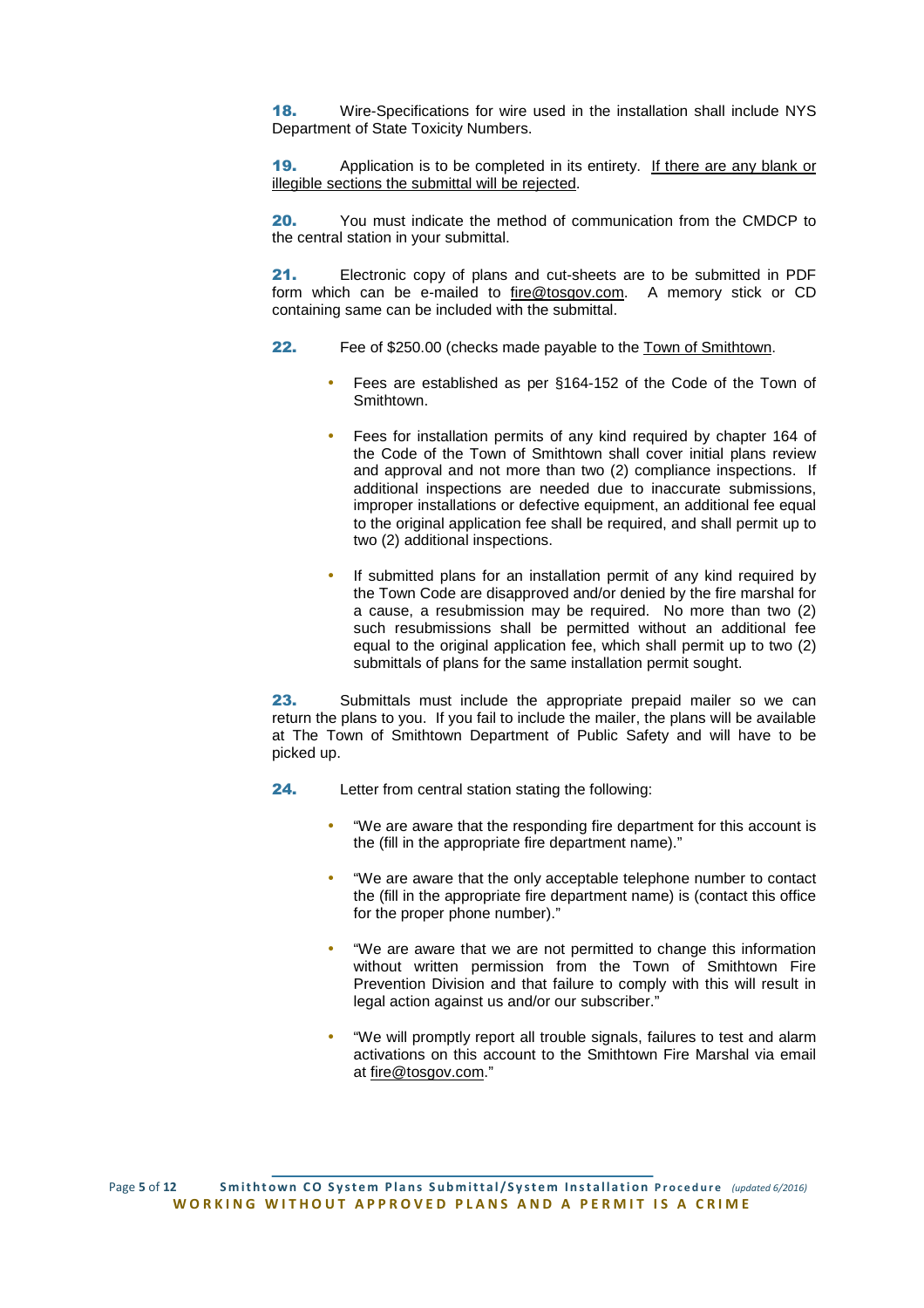- "If we are terminating the subscribers monitoring for any reason, we will notify the Fire Prevention Division in writing at least fifteen (15) days prior to the actual termination."
- "If the subscriber requests termination of monitoring, we will notify the Smithtown Fire Marshal in writing at least 15 days prior to terminating central station monitoring of the subscribers system."

25. The Town of Smithtown will not approve the installation and use of any panel that requires codes, keys or special knowledge to operate or reset.

26. Carbon monoxide detection system shall be either a stand-alone system or integrated into a fire alarm system.

> • NOTE: If a fire alarm system is not capable of annunciating BOTH a Temporal 3 AND a Temporal 4 pattern, then that system cannot be used for fire and carbon monoxide detection.

27. Carbon monoxide detection equipment shall NOT be integrated into a burglar alarm system.

**28.** Must notate that the strobes will remain flashing on system silence.

29. Must notate that any/all remote annunciators will be incapable of controlling the fire alarm and will be for zone/device identification only.

30. Must notate that any/all key required to reset all components of the carbon monoxide alarm system will be left on site.

31. For all plan revisions; the revision number, date and revision description shall be noted on the plans. All revisions will be called out and readily visible. No hand drawn additions to the plans will be accepted.

32. Plans shall be drawn to an established scale. Care is to be taken to insure that plans are reproduced on a 1:1 scale so as to avoid any distortions or variations. NO plans will be accepted with a scale less than 1/8"=1'0".

33. All plans shall have an area of at least forty (40) square inches available for approval stamps. This area shall be a clearly defined quadrangle with no side less than six inches in length.

**34.** Where details are required to be shown, they shall be shown as a drawing detail and not as a note indicating compliance. Riser diagrams shall be shown on a separate sheet.

**35.** Plans are to include a legend explaining the symbols being used to identify devices and components on plans.

• NOTE: This legend is to be on each page of the plans including the riser diagram.

36. Licensed contractor name, address, contact person and 24 hour telephone number in case of emergency or problem.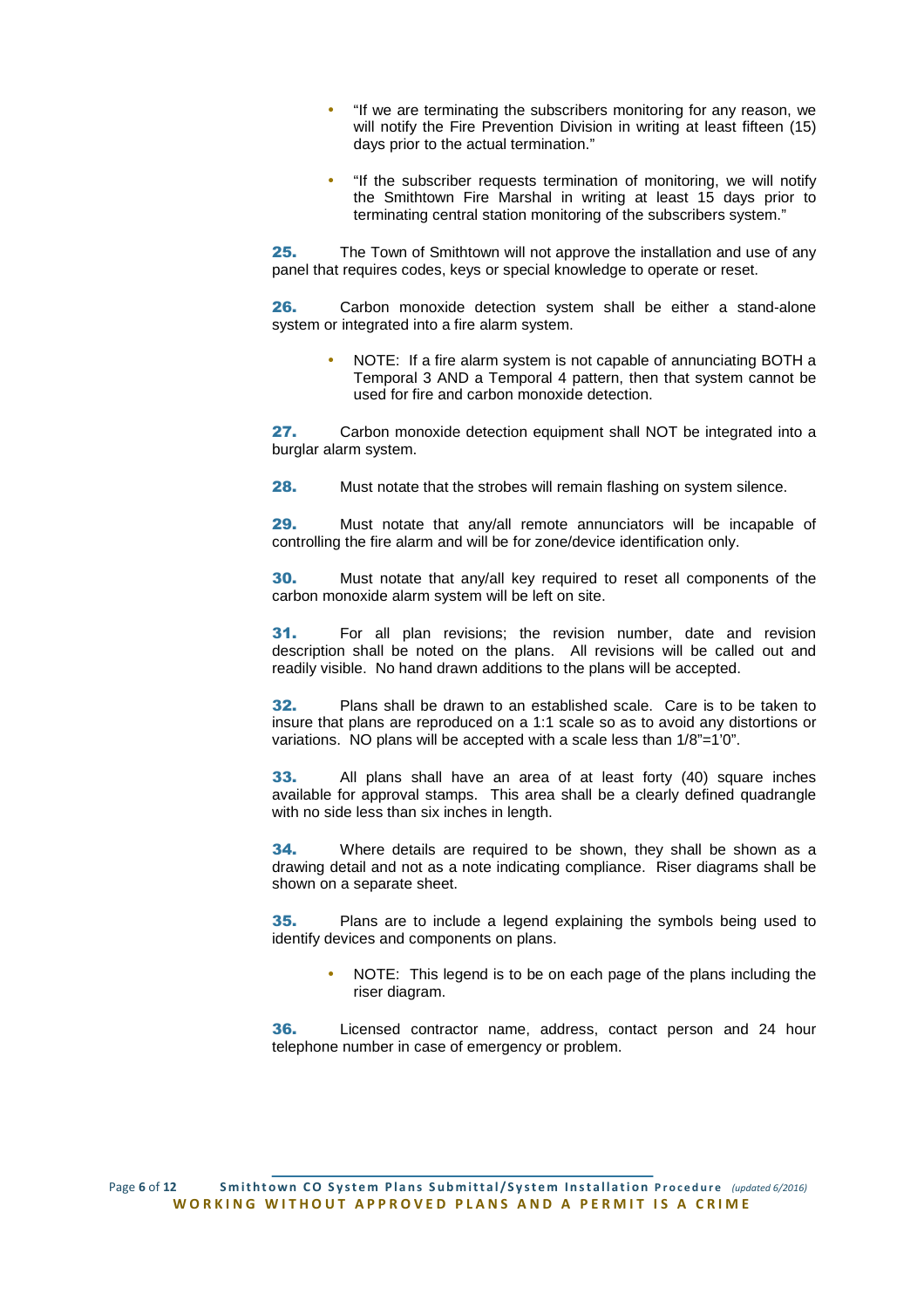37. All detectors located in concealed areas and spaces shall have remote indicating lights mounted in a clearly visible area as close as possible to the location of the detector.

**PLANS SUBMITTED WITHOUT THE ABOVE LISTED ITEMS 1-37 WILL BE REJECTED.**

| <b>Section Two</b><br>Additional<br>Requirements | The following additional requirements shall also be met:                                                     |
|--------------------------------------------------|--------------------------------------------------------------------------------------------------------------|
|                                                  | All proposed devices and components of the CO detection system shall<br>be listed as per §3.2.4 of NFPA 720. |

2. Carbon Monoxide detectors shall be installed in accordance with the manufacturer's published instructions in the following locations:

- On the ceiling in the same room as permanently installed fuelburning appliances.
- Centrally located on every habitable level and in every HVAC zone of the building.

3. The selection and placement of carbon monoxide detectors shall take into account both the performance characteristics of the detector and the areas into which they are to be installed to prevent nuisance alarms or improper operation after installation.

4. Unless specifically designed and listed for the expected conditions, carbon monoxide detectors shall not be installed where any of the following ambient conditions exist:

- Temperatures below 32ºF
- Temperatures above 100°F
- Relative humidity outside the range of 10 to 95%.

5. Provide, on a separate sheet, battery calculations including 24-hour stand-by, five minute alarm time and 20% deterioration factor. Show minimum requirements and size of batteries to be installed to meet or exceed these requirements.

6. Plans shall show the location of all devices within the subject structure that have the potential to produce CO.

7. The method(s) of interconnection between the carbon monoxide detection system and controlled electrical and mechanical systems shall be monitored for integrity in accordance with §4.4.6 of NFPA 720; shall comply with the applicable provisions of NFPA 70 (the National Electrical Code), Article 725; and shall be achieved by one of the following recognized means:

- Electrical contacts listed for the connected load
- Data communications over signaling line circuit(s) dedicated to the carbon monoxide detection system
- Other listed method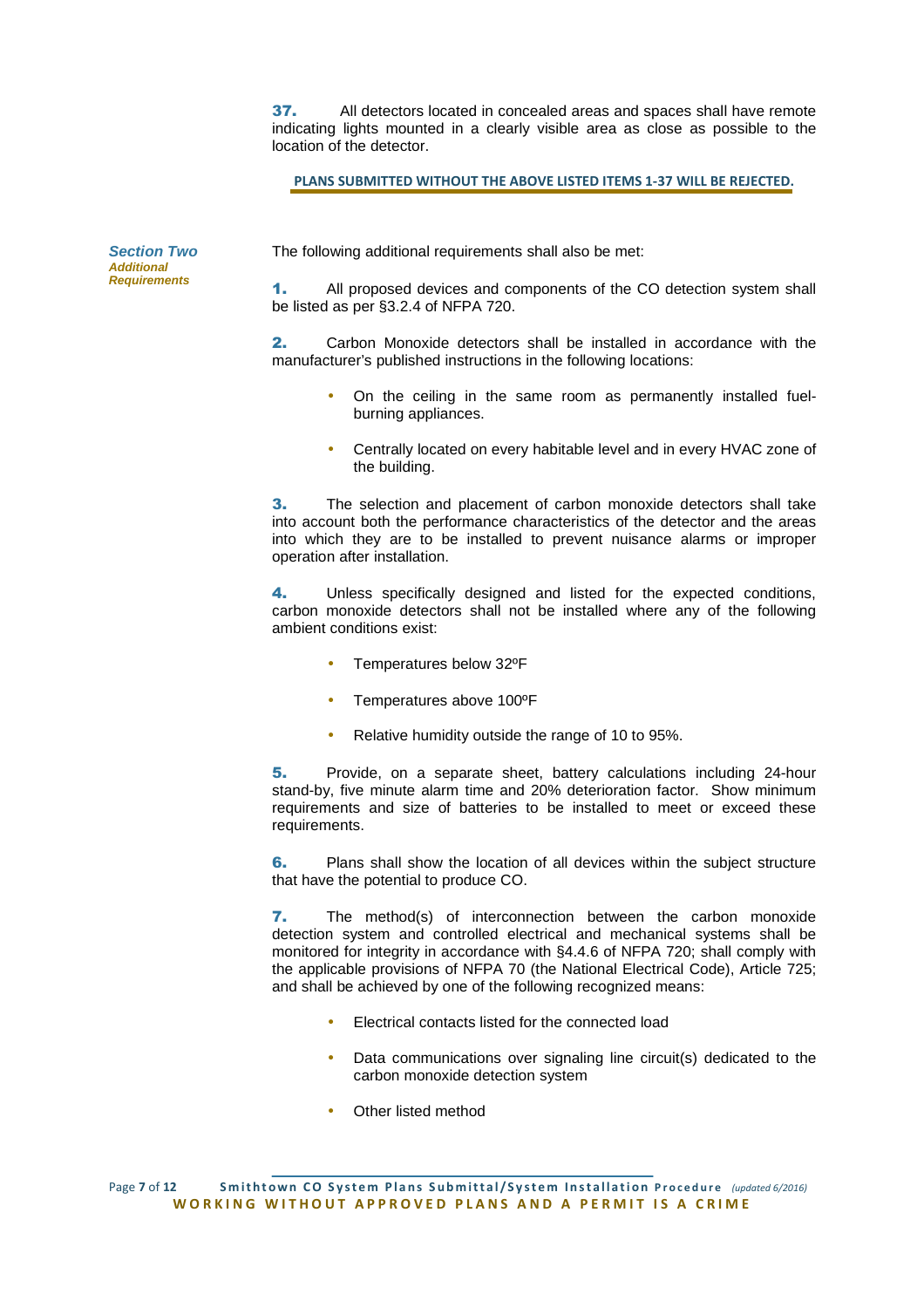8. Upon activation of a CO detector, the CO producing appliance closest to that detector shall shut down immediately.

9. Manual reset switch for each CO producing device.

10. System designers shall consider the spread of carbon monoxide through an occupancy via the HVAC system.

11. Interaction with smoke control systems, if such is provided, shall be coordinated.

12. In protected premises with more than one notification zone, a single open, short-circuit, or ground on the system installation conductors shall not affect operation of more than one notification zone.

13. Activation of a carbon monoxide detector shall result in the sounding of a temporal 4 tone pattern throughout the zone boundaries for the activated carbon monoxide detector.

14. The audible alarm signal shall be synchronized within the notification zone.

15. If an emergency voice/alarm communications system is installed for the purpose of occupant notification related to carbon monoxide detection, it shall comply with the requirements of Section 6.9 of NFPA 72, National Fire Alarm Code, excluding the requirements in §6.9.10.4.

**16.** Carbon monoxide systems shall be arranged to annunciate alarm, supervisory and trouble signals in accordance with §4.4.5 of NFPA 720 (2009).

17. Shunt is to be installed that will shut down all music systems in the establishment. Music systems will not reset until the carbon monoxide system has been reset.

18. Notification appliances used for carbon monoxide signaling shall not have the word FIRE, or any fire symbol, in any form (i.e., stamped, imprinted, etc.) on the appliance visible to the public.

19. Weather proof appliances used for carbon monoxide signaling on the exterior of the building shall not have the word FIRE, or any fire symbol, in any form (i.e., stamped , imprinted, etc.) on the appliance visible to the public.

20. Carbon Monoxide Detection Control Panel (CMDCP) or a remote annunciator shall be installed at the main entrance in a manner where it is readily visible and readable from the exterior of the building. This remote annunciator will not be capable of controlling any function of the fire alarm system and will be for annunciation only.

21. Remote annunciator shall be labeled to indicate the device that is in alarm and the appliance it was installed to protect.

22. Circuit breaker and panel number as well as the central station account number are to be noted on the inside of the CMDCP door.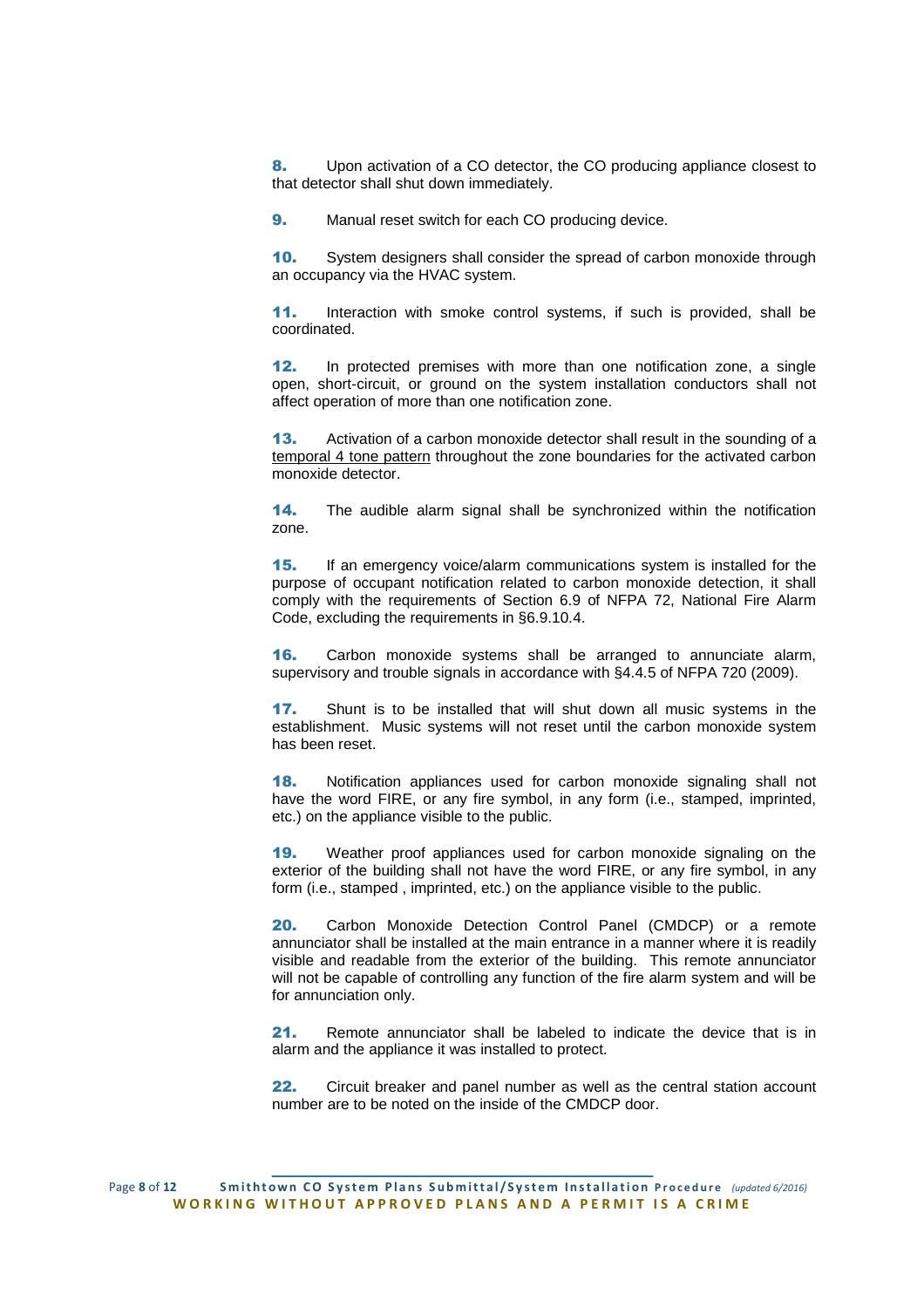23. Indicate the type and location of alarm transmitting equipment. All transmitting equipment shall have two telephone lines available and be listed for commercial fire applications.

24. Indicate amount, location of all carbon monoxide detectors.

25. All carbon monoxide detectors to be used shall be equipped with a steady red indicator light that illuminates upon activation. Light must remain illuminated until panel is reset.

**26.** Indicate the amount and type(s) of initiating device circuits.

27. Indicate the amount and type(s) of indicating appliances and circuits.

28. Indicate number, type and location of supervisory initiating devices and circuits.

29. Indicate the amount, type and location of any other circuits, devices, controls and connections.

**30.** 24-hour emergency service telephone number for the alarm contractor is to be conspicuously posted on the alarm panel. The alarm contractor must be available for 24-hour service on this system.

31. 24-hour central station contact number is to be conspicuously posted on the alarm panel.

**32.** All spaces located on the plans shall be labeled as to their use and shall show entry and exit points.

33. All spaces located on the plans shall be labeled with dimension or square footage.

**34.** The electronic copy of the plans submitted shall be retained on file by the Fire Marshal's Office.

35. A copy of the plans will be stamped and returned as "Fire Marshals Inspectional Copy". This copy shall remain on the job site throughout the installation and until such time as the system is tested and approved by the Fire Marshal.

**36.** An as-built set of plans shall be maintained on site, in an appropriately sized tube installed within 3 feet of the CMDCP. In situations where the CMDCP is in a public area, the tube shall be installed near the electrical panel.

- If the proposed work is not started and completed within twelve (12) months of the plan approval, then the approval is void and revoked. At that point new plans and fees must be submitted.
- Any request to discuss plans or submittals shall be made to this office in advance. The Fire Marshal responsible for reviewing the plans shall be contacted and a meeting date/time can be set. Plans will not be reviewed immediately upon receipt by the Fire Prevention Division. Although plans will be reviewed as quickly as possible, a period of fifteen to twenty (15-20) working days should be expected for a review.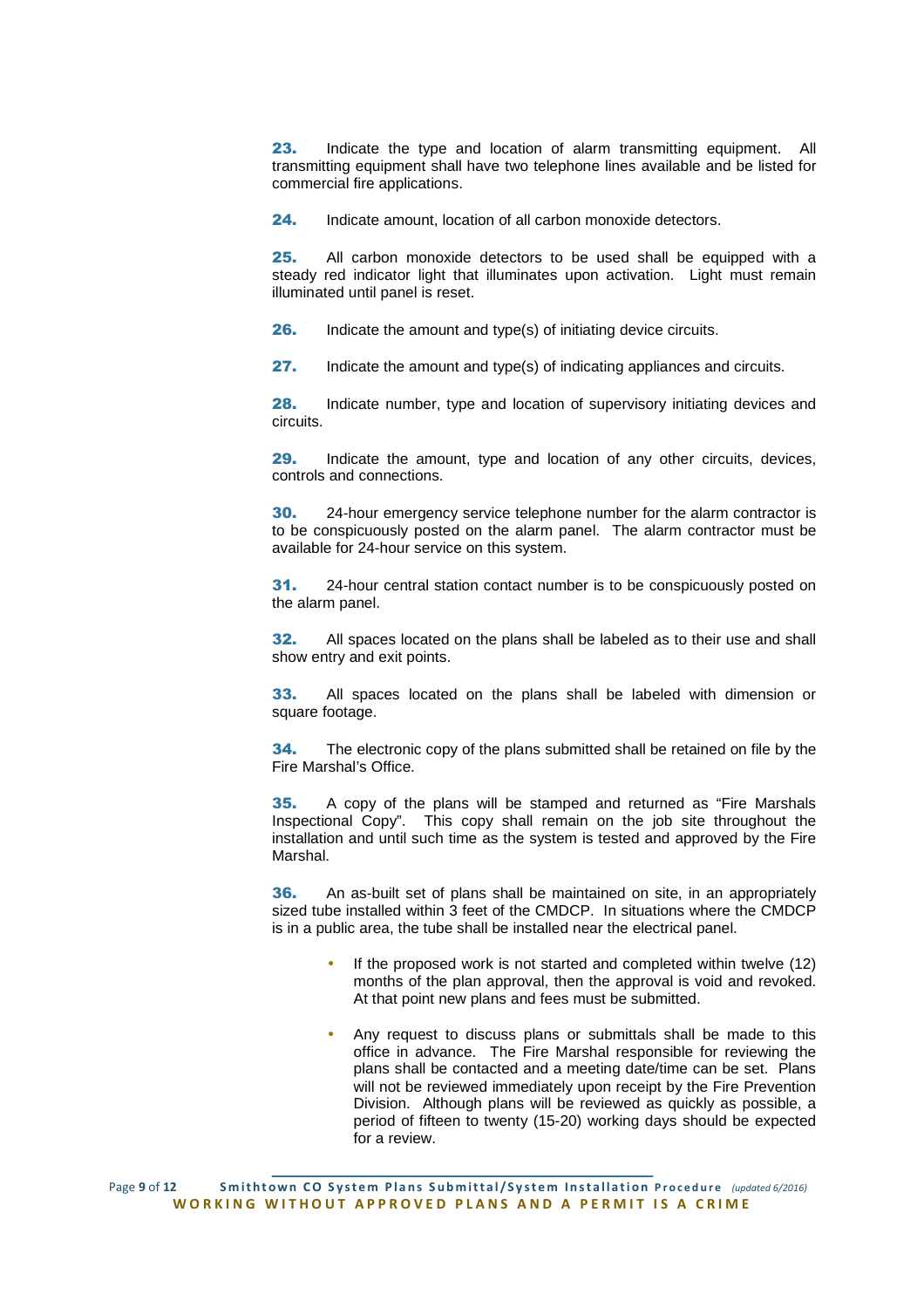- The contractor's request for final inspection and approval must be made in writing and include all necessary paperwork (see requirements listed below) submitted to the Fire Marshal's Office prior to witnessing of said test.
	- **o** Completed carbon monoxide system Record of Completion which can be obtained online.
	- **o** Affidavit of compliance. Must be on official letterhead and state that the carbon monoxide alarm system has been installed as per the approved plans and is in full compliance with all applicable codes rules and regulations.
- Affidavit must also state that only class A circuits were used and that all work was performed by the applicant and his direct employees.

**NOTE**: If your submittal is only for a central station update or change, you need only submit a completed application, the proposed date of the change, the reason for the change, the old central station name, letter complying with item 24 on page 4 and item 23 on page 8 of this document, and the \$250.00 fee.

Any work done without approved plans and/or a proper permit is subject to the penalties outlined in the Code of the Town of Smithtown for any violation of the local fire prevention law.

If work is found to have commenced without approved plans and/or a proper permit, this office reserves the right to shut down any/all portions of the project deemed necessary to inspect, investigate and confirm that work has been done. If any portion of the work performed is not clearly visible or readily accessible, you will be ordered to demolish, disassemble or remove any and all obstructions regardless of the cost incurred. Failure to comply may result in the suspension and/or revocation of any other building permits related to the site and/or project.

Working without an approved set of plans and/or prior to receiving the proper permit is a crime under New York State Law. This office can and will initiate the appropriate legal action for violation(s) of state and local law(s) including the issuance of summons and/or arrest.

#### **SMITHTOWN FIRE PREVENTION LAW §164-164. Penalties of offences; enforcement.**

A. A person who violates any of the provisions of or who fails to comply with any condition imposed by this chapter shall have committed a violation punishable by a fine not exceeding \$2,500 or imprisonment for not more than 60 days, or both, for a conviction of the first offense and punishable by a fine of \$5,000 or imprisonment for not more than 90 days, or both, for conviction of a second or subsequent offense. A separate offense shall be deemed committed upon each day during or on which a violation occurs or continues.

**B.** The Town Attorney is authorized and directed to institute any and all actions and proceedings necessary to enforce this chapter. The Town Attorney is also authorized to seek damages and any civil penalties in any civil action, and such penalties shall be in addition to and not in lieu of any criminal prosecution and penalty.

Page 10 of 12 Smithtown CO System Plans Submittal/System Installation Procedure (updated 6/2016) **WORKING WITHOUT APPROVED PLANS AND A PERMIT IS A CRIME** 

**Section Three Violations, Penalties and Enforcement**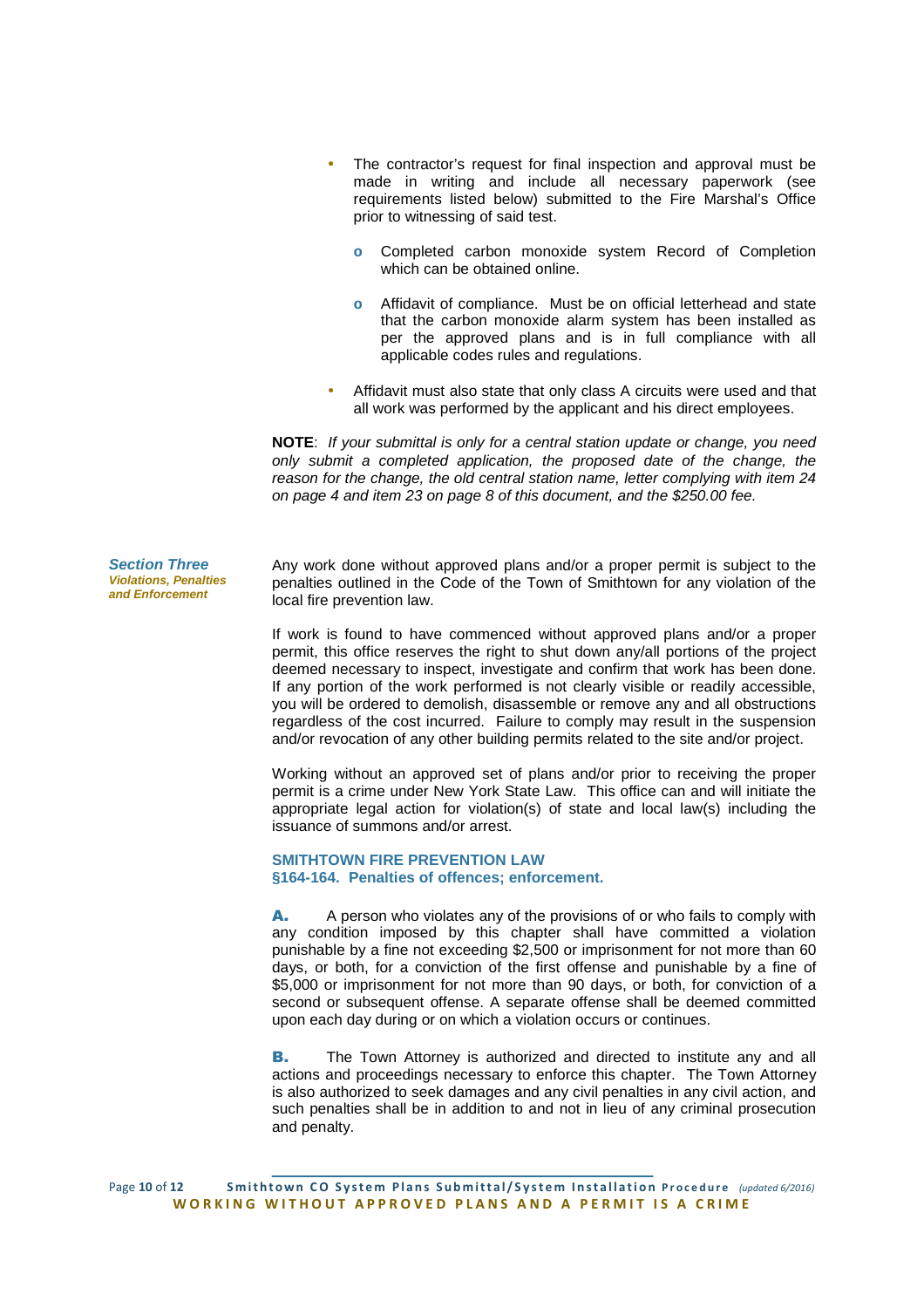- 1. In the event of any actual or pending violation of this chapter, the Town Attorney may, in addition to other remedies, institute any appropriate action or proceedings to prevent, restrain, correct or abate such violation.
- **2.** In addition to other remedies provided by law, any appropriate action or proceeding, whether by legal process or otherwise, may be instituted or taken to prevent the unlawful erection, construction, reconstruction, alteration, repair, conversion, maintenance or use to restrain, correct or abate such violation, to prevent the occupancy of said building, structure or land or to prevent any illegal act, conduct, business or use in or about such premises.
- 3. In addition to any fine or penalty imposed, the defendant shall pay all costs and expenses incurred by the Town in determining such violation.

**Section Four Submission** Applications, plans, required documents and fees may be submitted via the United States Postal Service (USPS), FedEx, United Parcel Service (UPS), etc. or in person to:

#### **TOWN OF SMITHTOWN DEPARTMENT OF PUBLIC SAFETY FIRE PREVENTION DIVISION 65 Maple Avenue Smithtown, NY 11787**

(631) 360-7553 Fax (631) 360-7677 e-mail: fire@tosgov.com

## **FREQUENTLY ASKED QUESTIONS**

- **Question**  What is the purpose of a carbon monoxide detection system?
- **Answer** The purpose of carbon monoxide detection systems shall be primarily to provide notification of carbon monoxide, and trouble conditions; to alert the occupants; and to summon aid from the local fire department.
- **Question** Where is carbon monoxide detection required under this new law?
- **Answer** Under the newly amended NY Executive Law Section §378, General rule. Carbon monoxide detection shall be provided in accordance with the provisions of this section §1228.4 in every commercial building that (i) contains any carbon monoxide source (including, but not limited to, any garage or any other motorvehicle-related occupancy) and/or (ii) is attached to a garage and/or (iii) is attached to any other motor-vehicle-related occupancy. These requirements shall apply without regard to whether such commercial building is an existing commercial building or a new commercial building and without regard to whether such commercial building shall or shall not have been offered for sale.
- **Question** Are there any exceptions to this new code requirement?
	- **Answer** Exceptions are as follows:

Page 11 of 12 Smithtown CO System Plans Submittal/System Installation Procedure (updated 6/2016) **WORKING WITHOUT APPROVED PLANS AND A PERMIT IS A CRIME**